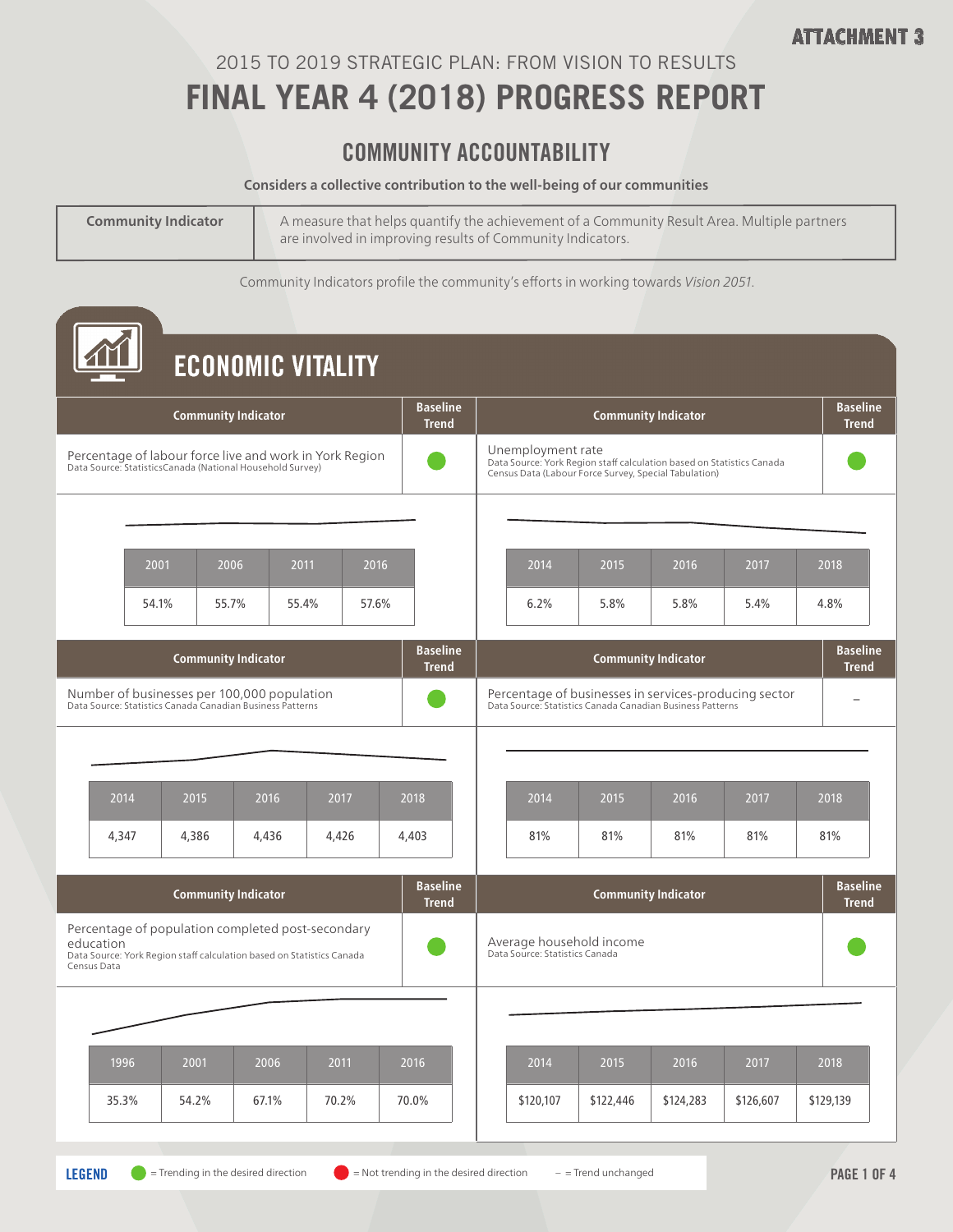# HEALTHY COMMUNITIES

|  |                                           |                                                                                                                                                                                 |                                                                       | IILALIII VVIIIIVIIIILV                                |                                                                                                                                                                                                                |                                                                                                                             |        |                            |        |                                 |
|--|-------------------------------------------|---------------------------------------------------------------------------------------------------------------------------------------------------------------------------------|-----------------------------------------------------------------------|-------------------------------------------------------|----------------------------------------------------------------------------------------------------------------------------------------------------------------------------------------------------------------|-----------------------------------------------------------------------------------------------------------------------------|--------|----------------------------|--------|---------------------------------|
|  |                                           | <b>Community Indicator</b>                                                                                                                                                      |                                                                       |                                                       | <b>Baseline</b><br><b>Trend</b>                                                                                                                                                                                |                                                                                                                             |        | <b>Community Indicator</b> |        | <b>Baseline</b><br><b>Trend</b> |
|  | of income on housing costs<br>Census Data |                                                                                                                                                                                 | Data Source: York Region staff calculation based on Statistics Canada | Percentage of households spending 30 per cent or more |                                                                                                                                                                                                                | Percentage of survey respondents that think housing<br>affordability is a problem<br>Data Source: Community Opinion Polling |        |                            |        |                                 |
|  |                                           |                                                                                                                                                                                 |                                                                       |                                                       |                                                                                                                                                                                                                |                                                                                                                             |        |                            |        |                                 |
|  | 2001                                      | 2006                                                                                                                                                                            | 2011                                                                  | 2016                                                  |                                                                                                                                                                                                                | 2013                                                                                                                        | 2015   | 2016                       | 2017   | 2018                            |
|  | 28.5%                                     | 29.6%                                                                                                                                                                           | 28.5%                                                                 | 31.4%                                                 |                                                                                                                                                                                                                | 70%                                                                                                                         | 85%    | 90%                        | 87%    | 81%                             |
|  |                                           | <b>Community Indicator</b>                                                                                                                                                      |                                                                       |                                                       | <b>Baseline</b><br><b>Trend</b>                                                                                                                                                                                |                                                                                                                             |        | <b>Community Indicator</b> |        | <b>Baseline</b><br><b>Trend</b> |
|  | community belonging                       | Percentage of the population aged 12 and older who<br>reported 'very strong' or 'somewhat strong' sense of<br>Data Source: Statistics Canada (Canadian Community Health Survey) |                                                                       |                                                       | Percentage of samples that meet Ontario drinking water<br>standard (Ontario Chief Drinking Water Inspector annual<br>rating)<br>Data Source: Ontario Chief Drinking Water Inspector's Annual Report<br>Summary |                                                                                                                             |        |                            |        |                                 |
|  |                                           |                                                                                                                                                                                 |                                                                       |                                                       |                                                                                                                                                                                                                |                                                                                                                             |        |                            |        |                                 |
|  | 2013                                      | 2014                                                                                                                                                                            | 2015                                                                  | 2016                                                  | 2017                                                                                                                                                                                                           | 2014                                                                                                                        | 2015   | 2016                       | 2017   | 2018                            |
|  | 64%                                       | 68%                                                                                                                                                                             | 68%                                                                   | 69%                                                   | 73%                                                                                                                                                                                                            | 99.99%                                                                                                                      | 99.99% | 99.96%                     | 99.93% | 99.89%                          |
|  |                                           | <b>Community Indicator</b>                                                                                                                                                      |                                                                       |                                                       | <b>Baseline</b><br><b>Trend</b>                                                                                                                                                                                |                                                                                                                             |        | <b>Community Indicator</b> |        | <b>Baseline</b><br><b>Trend</b> |
|  |                                           | 100,000 population<br>Data Source: York Regional Police Statistics Section                                                                                                      | Number of Mental Health Act apprehensions per                         |                                                       |                                                                                                                                                                                                                | Total crime rate per 100,000 population<br>Data Source: York Regional Police Statistical Report                             |        |                            |        |                                 |
|  |                                           |                                                                                                                                                                                 |                                                                       |                                                       |                                                                                                                                                                                                                |                                                                                                                             |        |                            |        |                                 |
|  |                                           |                                                                                                                                                                                 |                                                                       |                                                       |                                                                                                                                                                                                                |                                                                                                                             |        |                            |        |                                 |
|  | 2014                                      | 2015                                                                                                                                                                            | 2016                                                                  | 2017                                                  | 2018                                                                                                                                                                                                           | 2014                                                                                                                        | 2015   | 2016                       | 2017   | 2018                            |
|  | 163.88                                    | 163.25                                                                                                                                                                          | 167.2                                                                 | 192.95                                                | 215.87                                                                                                                                                                                                         | 2,705                                                                                                                       | 2,847  | 2,897                      | 3,009  | 3,246                           |
|  |                                           |                                                                                                                                                                                 |                                                                       |                                                       |                                                                                                                                                                                                                |                                                                                                                             |        |                            |        |                                 |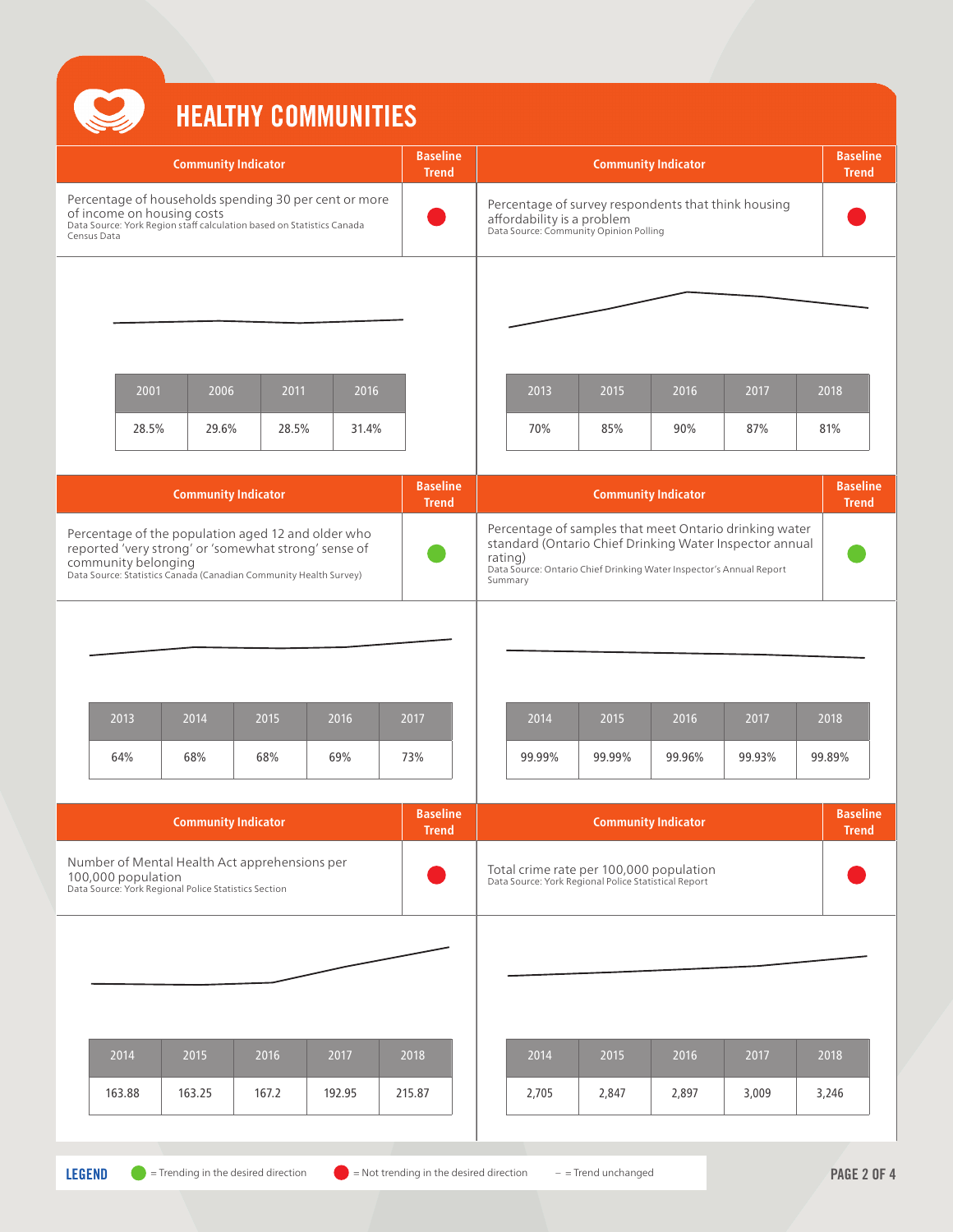|                                                                                                     |              |             |                                                                                                                                                               | <b>Baseline</b><br><b>Trend</b>                                                                                                                                                                        | <b>Community Indicator</b>                                                                                                   |       |       |                                                          |                                 |  |
|-----------------------------------------------------------------------------------------------------|--------------|-------------|---------------------------------------------------------------------------------------------------------------------------------------------------------------|--------------------------------------------------------------------------------------------------------------------------------------------------------------------------------------------------------|------------------------------------------------------------------------------------------------------------------------------|-------|-------|----------------------------------------------------------|---------------------------------|--|
|                                                                                                     |              |             |                                                                                                                                                               |                                                                                                                                                                                                        | Percentage of land area forest cover<br>Data Source: Air photography Analysis                                                |       |       |                                                          |                                 |  |
|                                                                                                     |              |             |                                                                                                                                                               |                                                                                                                                                                                                        |                                                                                                                              |       |       |                                                          |                                 |  |
|                                                                                                     |              |             | 2016                                                                                                                                                          |                                                                                                                                                                                                        | 2012<br>2015<br>2016<br>2017                                                                                                 |       |       |                                                          | 2018                            |  |
|                                                                                                     |              |             | 84%                                                                                                                                                           |                                                                                                                                                                                                        | 22.8%                                                                                                                        | 23.2% | 23.2% | 23.2%                                                    | 23.2%                           |  |
|                                                                                                     |              |             |                                                                                                                                                               | <b>Baseline</b>                                                                                                                                                                                        |                                                                                                                              |       |       |                                                          | <b>Baseline</b><br><b>Trend</b> |  |
|                                                                                                     |              |             |                                                                                                                                                               |                                                                                                                                                                                                        | Survey respondents rating of single most important local<br>issue (transportation)<br>Data Source: Community Opinion Polling |       |       |                                                          |                                 |  |
|                                                                                                     |              |             |                                                                                                                                                               |                                                                                                                                                                                                        |                                                                                                                              |       |       |                                                          |                                 |  |
| 2014                                                                                                | 2015         | 2016        | 2017                                                                                                                                                          | 2018                                                                                                                                                                                                   | 2014                                                                                                                         | 2015  | 2016  | 2017                                                     | 2018                            |  |
| 200                                                                                                 | 200          | 199         | 187                                                                                                                                                           | 194                                                                                                                                                                                                    | 50%                                                                                                                          | 52%   | 44%   | 51%                                                      | 48%                             |  |
|                                                                                                     |              |             |                                                                                                                                                               | <b>Baseline</b><br><b>Trend</b>                                                                                                                                                                        |                                                                                                                              |       |       |                                                          | <b>Baseline</b><br><b>Trend</b> |  |
| Average travel time<br>Data Source: The Greater Golden Horseshoe Travel Demand Model<br>(IBI Group) |              |             |                                                                                                                                                               |                                                                                                                                                                                                        | Percentage solid waste diverted from landfill<br>Data Source: Annual Diversion Report - Solid Waste Management               |       |       |                                                          |                                 |  |
|                                                                                                     |              |             |                                                                                                                                                               |                                                                                                                                                                                                        |                                                                                                                              |       |       |                                                          |                                 |  |
|                                                                                                     |              |             |                                                                                                                                                               |                                                                                                                                                                                                        |                                                                                                                              |       |       |                                                          |                                 |  |
|                                                                                                     |              |             |                                                                                                                                                               |                                                                                                                                                                                                        | 2014                                                                                                                         | 2015  | 2016  | 2017                                                     | 2018                            |  |
|                                                                                                     |              |             |                                                                                                                                                               |                                                                                                                                                                                                        |                                                                                                                              |       |       |                                                          |                                 |  |
|                                                                                                     | (automobile) | 2001<br>87% | <b>Community Indicator</b><br>Data Source: Transportation Tomorrow Surveys<br>2006<br>86%<br><b>Community Indicator</b><br><b>Community Indicator</b><br>2011 | Percentage of daily trips by mode of transportation<br>2011<br>86%<br>Average residential water demand (litres/capita/day)<br>Data Source: Long Term Water Conservation Strategy Annual Report<br>2016 | <b>SUSTAINABLE ENVIRONMENT</b><br><b>Trend</b>                                                                               |       |       | <b>Community Indicator</b><br><b>Community Indicator</b> |                                 |  |